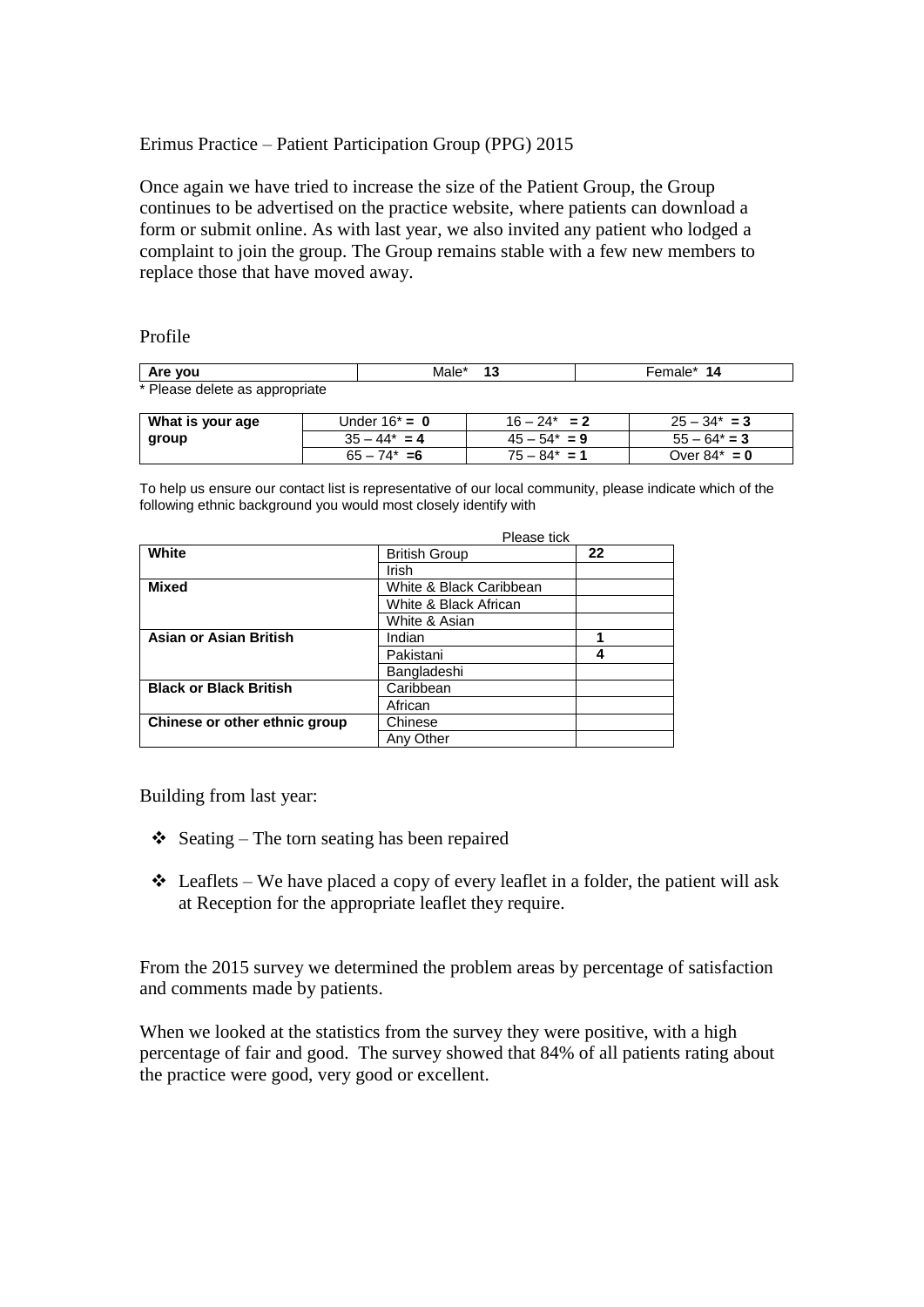### Rationale for Questions

### Communication

As in previous years we included telephone access as this form of contact continues to attract negative comments on the satisfaction survey.

We decided to continue to monitor how patients would like to be contacted for reviews. We thought this would have two advantages: firstly, a financial saving on postage and stationary, secondly that a personal contact by practice staff could result in fewer 'did not attends'.

## Development

In 2013/2014 we introduced on-line appointment booking, it was decided to investigate if the patients know about the option, as the appointments seem to be under used.

We continue to monitor the Nurse Practitioner who specialises in adults, as this role is still relatively new concept to patients. We decided to continue to monitor how the patients felt about this, along with the implementation of telephone consultation appointments.

In view of the continued poor response to the patient group we decided to see how the patients viewed what we feel is a valuable form of communication.

#### Opening Hours

We needed to ensure that our extended hours continued to meet the needs of the patients.

Patients have voiced concern regarding the availability of afternoon appointments. Since employing Salaried GPs, we have offered less afternoon appointments. We decided to monitor patients preference.

The proposed questionnaire was sent to the group. In view of the questions regarding the patient group, it was suggested that we offer the questionnaire to a sample of patients attending practice.

#### Results

200 questionnaires were circulated, only 85 were returned. This was disappointing, this may because of the fact that we now have the Friends and Family questionnaires available. Results and a draft action plan were submitted to the group for consultation and comments.

The action plan was emailed to the PPG asking for their approval or objections to the proposed plan.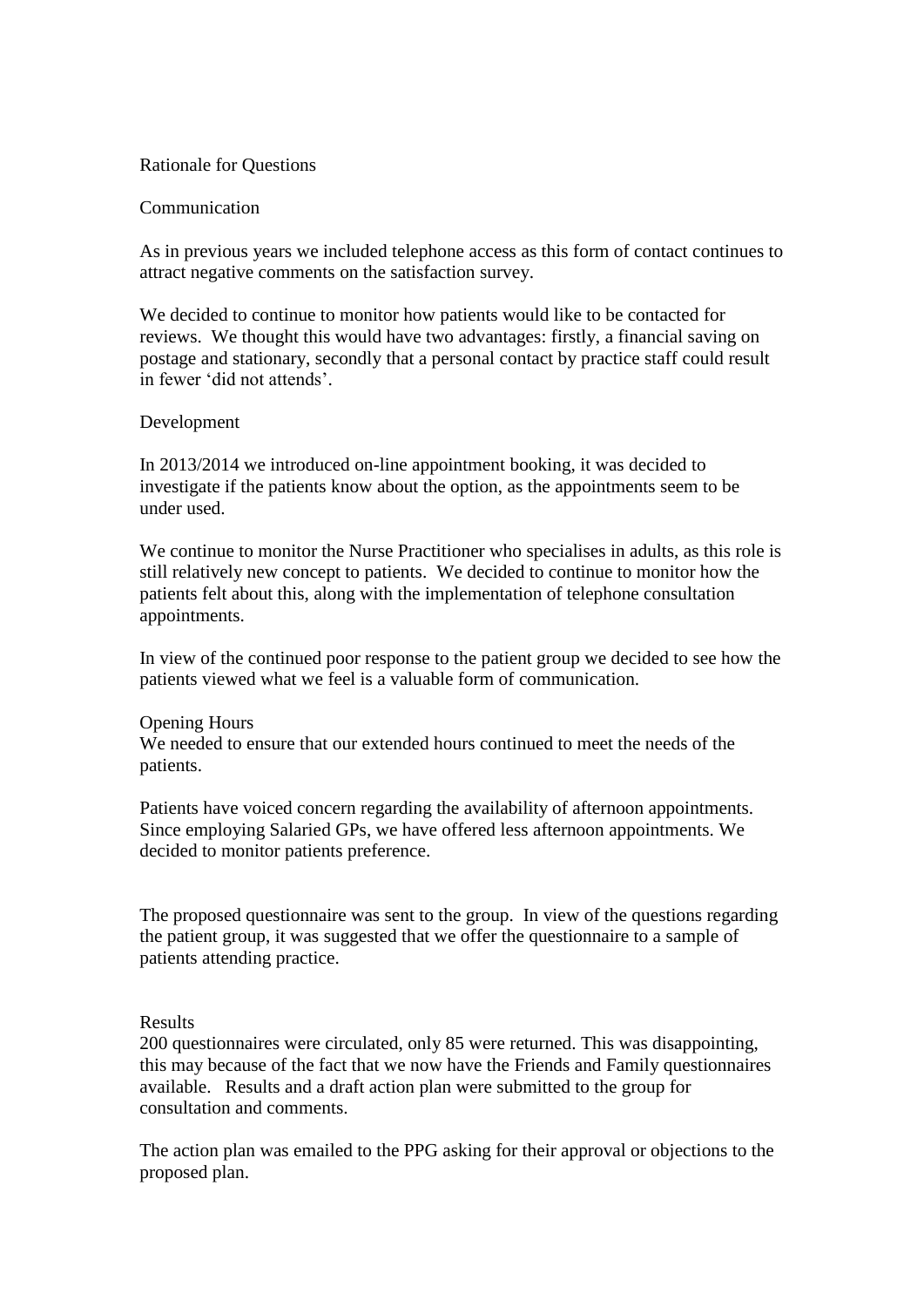# AGREED ACTION PLAN AFTER CONSULTATION WITH PPG

Results from the recent survey were circulated to PPG and the following action plan agreed

# Communications

- This year only 35% of patient's preferred communication by telephone, with 29% preferring letter. This year we have used both telephone and letter to communication recalls, with improved response to telephone calls, We are going to continue to use both, if a patient expressed a preference we will note it on their records.
- Practice News Letter 76% of patients answered this question, with a staggering 70% in favour of a newsletter. The newsletter will be reintroduced, start date in April, it will be made available on the practice website, I will of course email it to the Patient Participation Group.

# **Services**

 $\cdot \cdot$  Nurse Practitioner – Unfortunately the awareness of when to use the Nurse Practitioner has declined with only 54% of patients knowing when it is appropriate to see her.

A staggering 41% felt they were unsure what was appropriate. Obviously we need to devote more attention to promoting the Nurse Practitioner. This will be done be messages on the Jayex Board, and prescriptions, and the next newsletter. Flyers will be distributed around the practice and the Receptionist will try to promote her role while speaking to patient.

- $\div$  60% of the patients stated they did not know about the patient group but 32% stated that they would not participate in a group. Although we feel this result is disappointing the practice will continue to actively promote the group. If you know other patients who you feel could contribute to the group please ask them to contact the practice.
- $\div$  On line appointments 76% of patients were aware of the online booking option. This is becoming a popular option, we plan to offer more online appointments later in the year. Practice will continue to promote the online service again. To fulfil this promotion we will use messages on the Jayex board, prescriptions and flyers.

# Opening Hours

 $\cdot \cdot$  Extended Hours proved to be popular with 76% of patients, stating the are aware of the option, but with 9% stating they did not know about extended hours. In reality when talking to patients about extended hours, most people